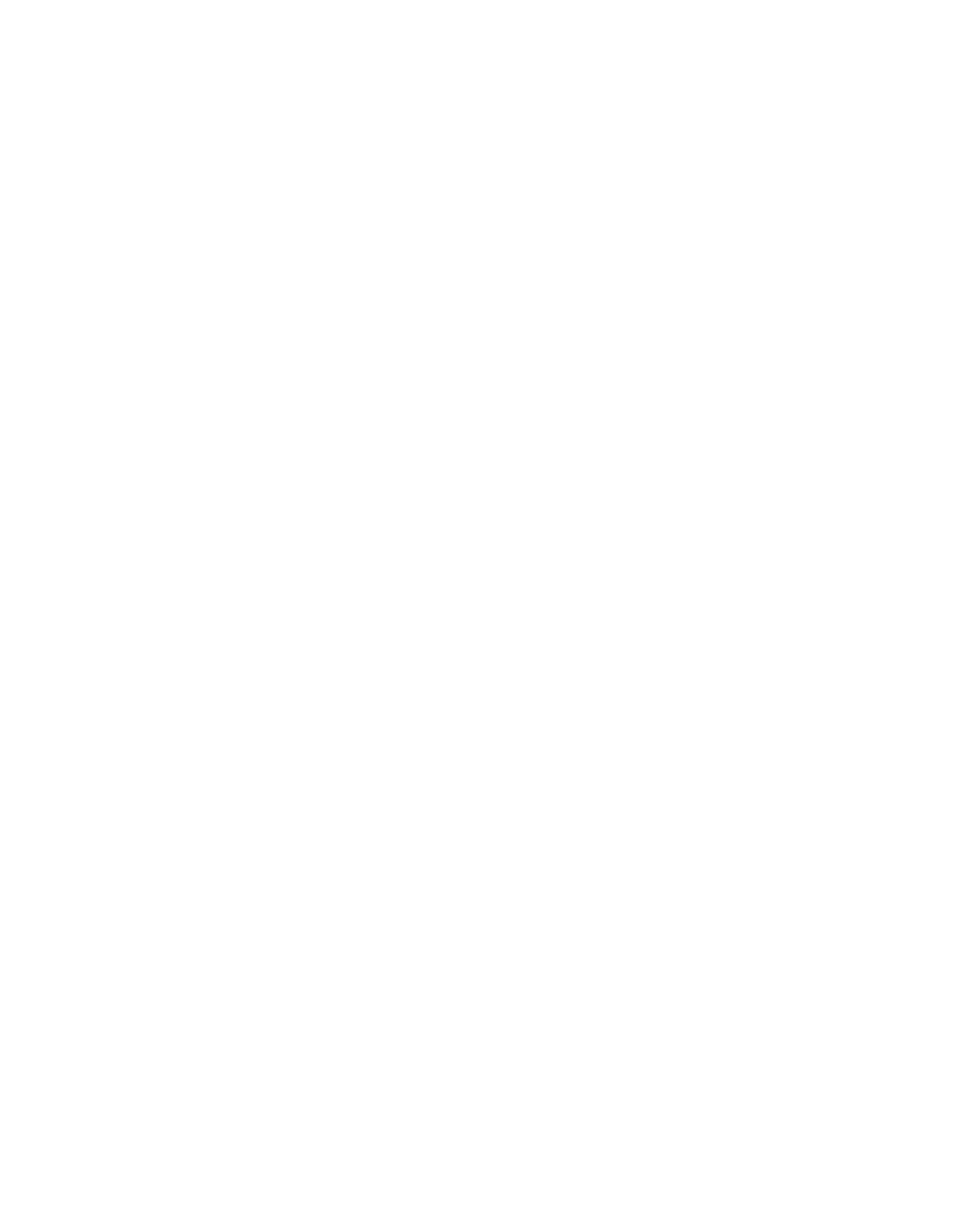Did you know that maintenance-related problems are one of the most deadly causes of accidents in general aviation? Contributing to this is a pilot's failure to identify maintenance discrepancies because of a lack of knowledge and improper techniques used during the preflight of the aircraft.

*Note: For the purpose of this M-Pamphlet, any time the word "Aircraft" is used, the word is referring to the entire aircraft. This includes the airframe, powerplant, propeller, avionics, and all accessories.*

# **Introduction**

**Advanced Preflight** refers to conducting a preflight that goes beyond the normal preflight checklist. This is accomplished by obtaining a valuable maintenance history of the aircraft and developing an **additional items checklist**. While developing the additional items checklist requires some time, once you have developed the additional items checklist it can be used in conjunction with the aircraft's preflight checklist for all future preflight inspections.

Using the additional items checklist discussed in this M-Pamphlet will guide you through an enhanced preflight inspection to help reduce your risk of undetected maintenance problems.

This M-Pamphlet provides information to owner/operators and AMTs on

- how to conduct a complete review of all maintenance-related data on the aircraft you operate and/or maintain,
- the steps in extracting the valuable information from this data, and
- how to develop an **additional items checklist** to be used in conjunction with the aircraft's preflight checklist for all future preflight inspections.

Whether you are an AMT or a pilot who owns, rents, or borrows an aircraft, **Advanced Preflight** is for you!

For the AMT, this pamphlet will assist in conducting a records review prior to beginning an inspection on an aircraft. This is vital if the aircraft to be inspected is new to the AMT.

For the pilot, remember to always use your preflight checklist. The additional items checklist does not replace your existing preflight checklist; it only enhances its use.

## **Collect the Records**

An aircraft maintenance history consists of the maintenance records held by the owner and/or operator, all manufactures service data, all FAA service data, Airworthiness Directives, and records retained by any repair facility for work performed on the aircraft, or components thereof*.*

#### **Before You Begin Your Review**

1. Locate all of the aircraft records, often referred to as airframe, powerplant, and propeller log books. This will normally include additional documents such as receipts, work orders, FAA Form 337s (Major Repair and Alteration forms), and approval for return to service tags (8130–3 Forms). Also locate any Supplemental Type Certificate (STC) data, including data on items no longer installed on or in the aircraft.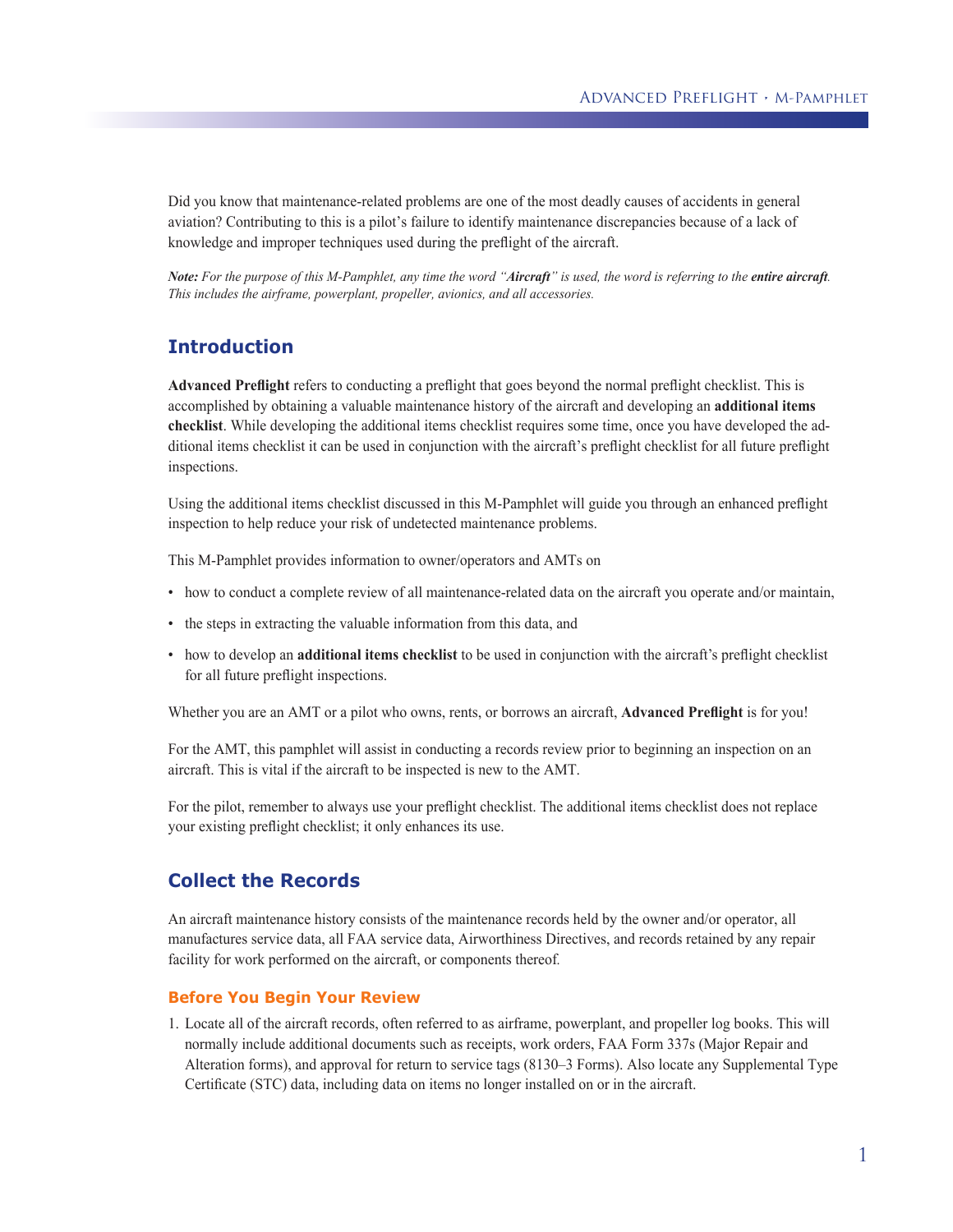- 2. Order a DVD which contains all of the documents and information that has been sent to the FAA's Aircraft Registration Branch. The information maintained by the FAA is vital to this review. You can contact the Aircraft Registration Branch to order this DVD by phone toll free at **866–762–9434**, international/local **405–954–3116**, or by email by going to http://www.faa.gov/licenses\_certificates/aircraft\_certification/aircraft\_ registry/copies\_aircraft\_records/.
- 3. Obtain a copy of the Type Certificate Data Sheet for your aircraft **airframe**, **powerplant**, and **propeller**. This information will be referenced during this review to determine the aircraft has the properly installed components and equipment. It will also be used to obtain information from its notes section to add to your additional items checklist.
- 4. Using the FAA web site at www.faa.gov, search and print a copy of all the Airworthiness Directives that are listed for your airframe, powerplant, propeller, and all of the accessories. Your AMT may be of assistance to you in this step. Some AMTs subscribe to AD search data bases that make these searches easier and more thorough. They can also provide you with an AD compliance sheet which will assist you during your records review.
- 5. Using the FAA web site search all of the safety-related information the FAA has available to you listed below.
	- FAA Airworthiness Directives (AD)
	- FAA Advisory Circulars (AC)
	- FAA Aviation Maintenance Alerts (AC 43–16A)
	- FAA Safety Alerts For Operators (SAFOs)
	- FAA Safety Airworthiness Information Bulletins (SAIBs)
- 6. Referencing the ADs, obtain a copy of all the Service data; i.e., Service Bulletins (SB) referenced in the text of the ADs. When Service Bulletins are incorporated into an AD, the SB become mandatory to comply with. This information will be vital to your review
- 7. Have your Airplane Flight Manual (AFM) or Pilot Operating Handbook (POH) available for the review. If you rent or borrow an aircraft obtain an exact copy of the one in the aircraft. Be sure to include a copy of the most current aircraft Weight and Balance report and any supplemental data. If the aircraft is an experimental (i.e., amateur built, light sport, or exhibition), obtain a copy of the Operating Limitations attached to or kept with the Airworthiness Certificate. Operating Limitations are required for these aircraft, so if missing, and a copy is not supplied in the information supplied by the FAA in item two (2) above, you may have to contact the local Flight Standards District Office (FSDO) to correct this discrepancy.
- 8. Using all the available manufactures part and serial number information you have on the aircraft, powerplant, propeller, and accessories, contact the manufactures and request a copy of all service-related information listed below. Some manufacturers provide this information at no charge, and some can be found online by visiting the manufacturers' web sites. Due to the various makes and models of aircraft and their components, it is difficult to know all manufacturers' service data nomenclature, but by referencing the list below they will quickly understand what information you are requesting concerning their equipment.
	- Service Bulletins (SB)
	- Mandatory Service Bulletins (MSB)
	- Critical Service Bulletins (CSB)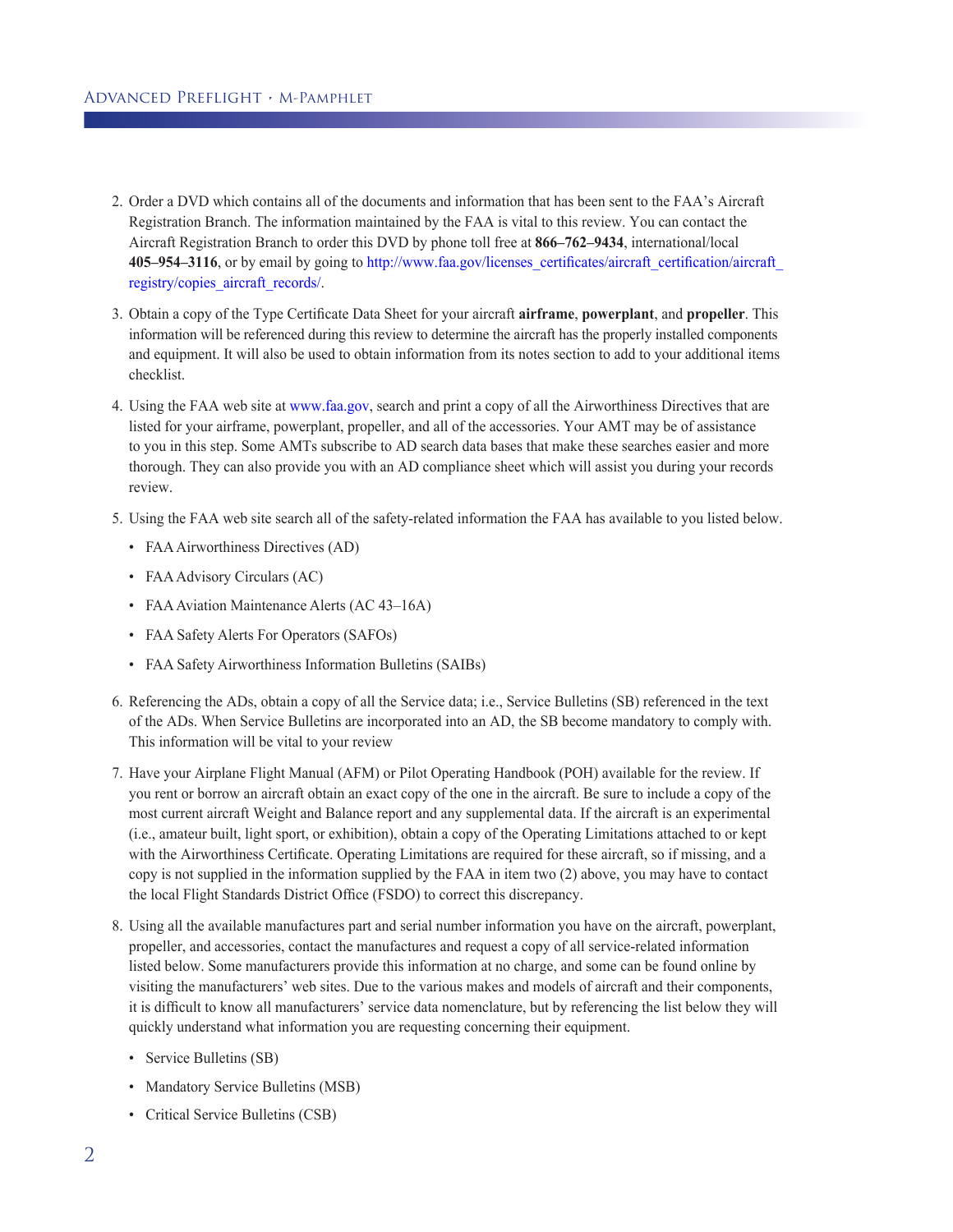- Service Letters (SL)
- Service Information Letters (SIL)
- Special Service Instructions (SSI)
- Service Information Directives (SID)
- Change Notices (CN)

In the next step "Preparing Records for the Review" you will be shown how to organize all of the data you acquired in this step and how to conduct your review.

## **Preparing Records for the Review**

- 1. Start by taking all of the aircraft records (log books), individual invoices and component release tags/forms (8130s), FAA Form 337s (Major Repair and Alteration forms). Also, some alterations may apply to Supplemental Type Certificate (STC) modifications or installations made to your aircraft, any separate loose maintenance documentation (record entries not permanently entered into your aircraft records), and all Airworthiness Directive compliance record sheets and divide them into individual groups. The documents should be separated into six (6) major groups.
	- Airframe records and documents
	- Powerplant records and documents
	- Propeller records and documents
	- Avionics records and documents
	- Accessories records and documents (if contained separately)
	- Airworthiness Directive compliance records
- 2. Once the groups are established, place the documents from each group into numerical date order, starting from the earliest dates to the latest dates.
- 3. Either using plain paper or a Word document, create a new Airworthiness Directive (AD) compliance record. You can also request your local Aviation Maintenance Technician (AMT) provide you with a new AD compliance record listing the ADs applicable to your aircraft and its component parts. (In most cases an A&P who also holds an Inspection Authorization (IA) will have an AD search program that will allow the printing of an AD compliance sheet. These documents will contain a list providing the AD numbers, whether it is a **one time** or **recurring AD**, method, date, and time of compliance, and a block for the signature of the person complying with the AD).
- 4. Do not rely solely on these searches for all of the ADs which may apply to your aircraft. Remember to search the ADs on any Supplemental Type Certificate (STC) modifications or installations made to your aircraft while conducting your search. Also, it is highly recommended you conduct your own AD search using the FAA AD search tool located at www.faa.gov. By individually searching for AD applicability to your aircraft on the FAA web site, while matching the information to your new and existing AD compliance records, you will assure a more detailed AD compliance check.

*Note: To learn about searching ADs using the FAA web site, refer to searching Airworthiness Directives instructions information contained in this pamphlet.*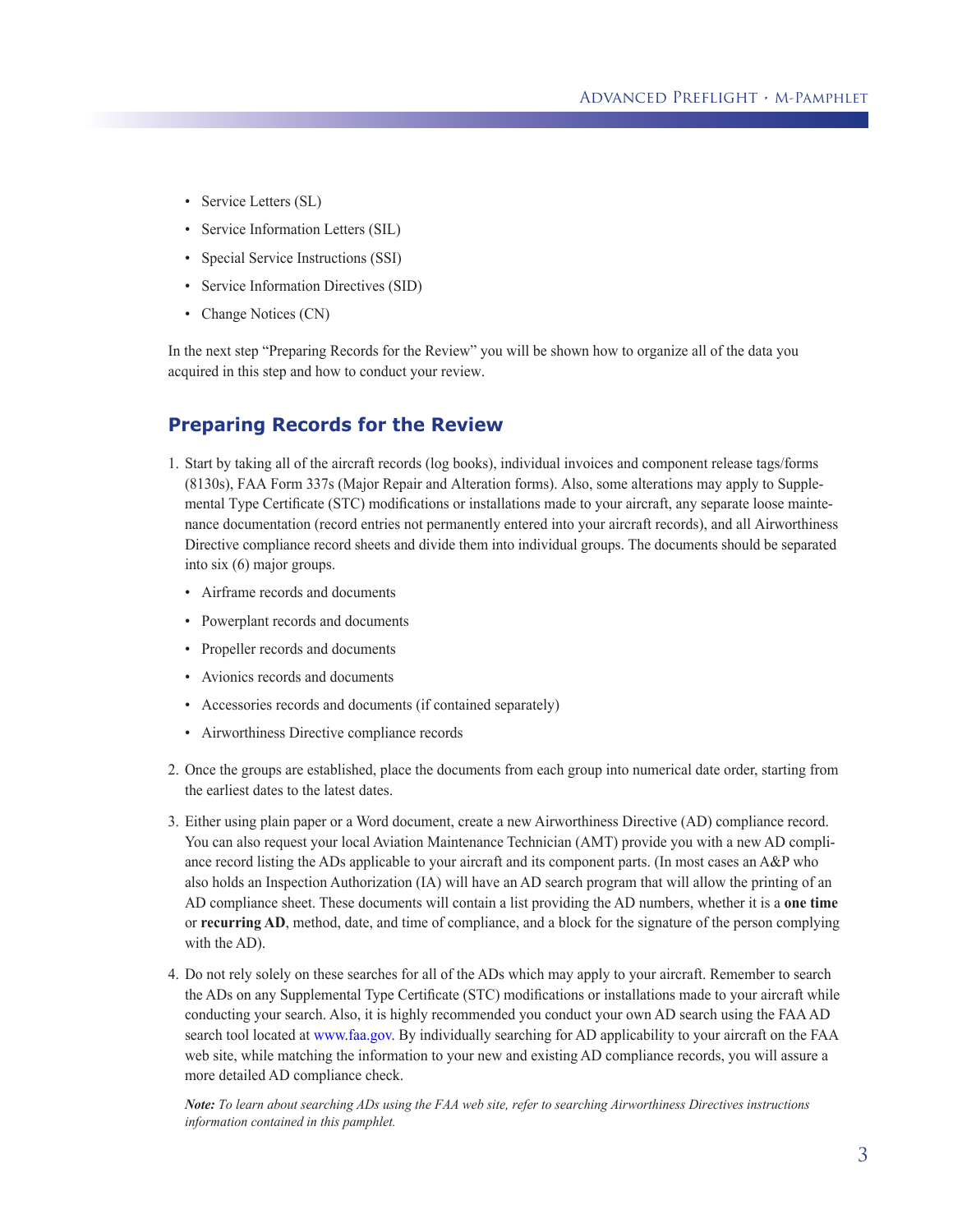- 5. Once you have gathered all the Airworthiness Directives believed to be applicable to your aircraft, sort them into groups, one for each group as listed in step one (1) of this section.
- 6. Now on the front page of each AD, or on a separate document, list the serial number, make, and model of the aircraft's airframe, powerplant, and propeller. Then list Total Time In Service (TTIS) and Time Since Major Overhaul (TSMOH) of each item. Having this information readily available will make reviewing an AD much easier, requiring less time. Keep in mind, you are not going to be complying with the ADs , you are only transferring the data from your records to a new list. Always document on the new compliance sheet where you discovered the information for easy reference of the compliance information. If at any time you question the compliance of an AD, seek the assistance of an AMT to obtain compliance.
- 7. Obtain a copy of your Aircraft Flight Manual (AFM) or Pilot Operating Handbook (POH). If you choose to utilize your actual AFM or POH, please remember to take it with you when you fly.
- 8. Obtain a copy of your Airworthiness Certificate and Aircraft Registration. If you choose to utilize your actual Airworthiness Certificate and Aircraft Registration, again, please remember to take them with you when you fly.
- 9. Using the information obtained on the DVD you ordered from the FAA Aircraft Registration Branch, print and place these documents into their respective groups. Remember, these records should include all FAA Form 337s that have ever been submitted to the FAA on the aircraft being researched. If you find any additional 337s within the aircraft records paper copies that are not incorporated on the DVD, please submit a copy of those missing documents to the Aircraft Registration Branch to be made a part of the aircraft permanent records.

*Note: After the completion of your review, document your findings, add the aircraft component times, list all dates applicable, and send a copy of this information to the FAA Aircraft Registration Branch. The information will become a part of the aircraft permanent records. In the event your records are lost or destroyed, this record can be used to assist you in recreating your aircraft's history. It may also be beneficial to have this information notarized prior to sending.*

# **The Review**

*Note: The following steps can be followed with each group of records. Be sure to document findings (findings include: Service Bulletin and Airworthiness Directive compliance information, overhaul dates, times, person who provided services of the overhaul, major repair, major alteration, and Supplemental Type Certificate data information), and insert sticky tabs into the pages as needed to assist you in locating the information needed for quick reference later in this review.*

- 1. Select a group, and starting from the earliest date, read all documents, entries, and records. Each time you locate one of the following pieces of information, document it for future review.
	- Date of all overhauls
	- Time of all overhauls
	- Overhauling person or organization
	- Total time of aircraft at time of overhaul
	- If an accessory was installed new or after an overhaul, list the **part description**, **part number**, **serial number**, **date**, and **aircraft time** at installation.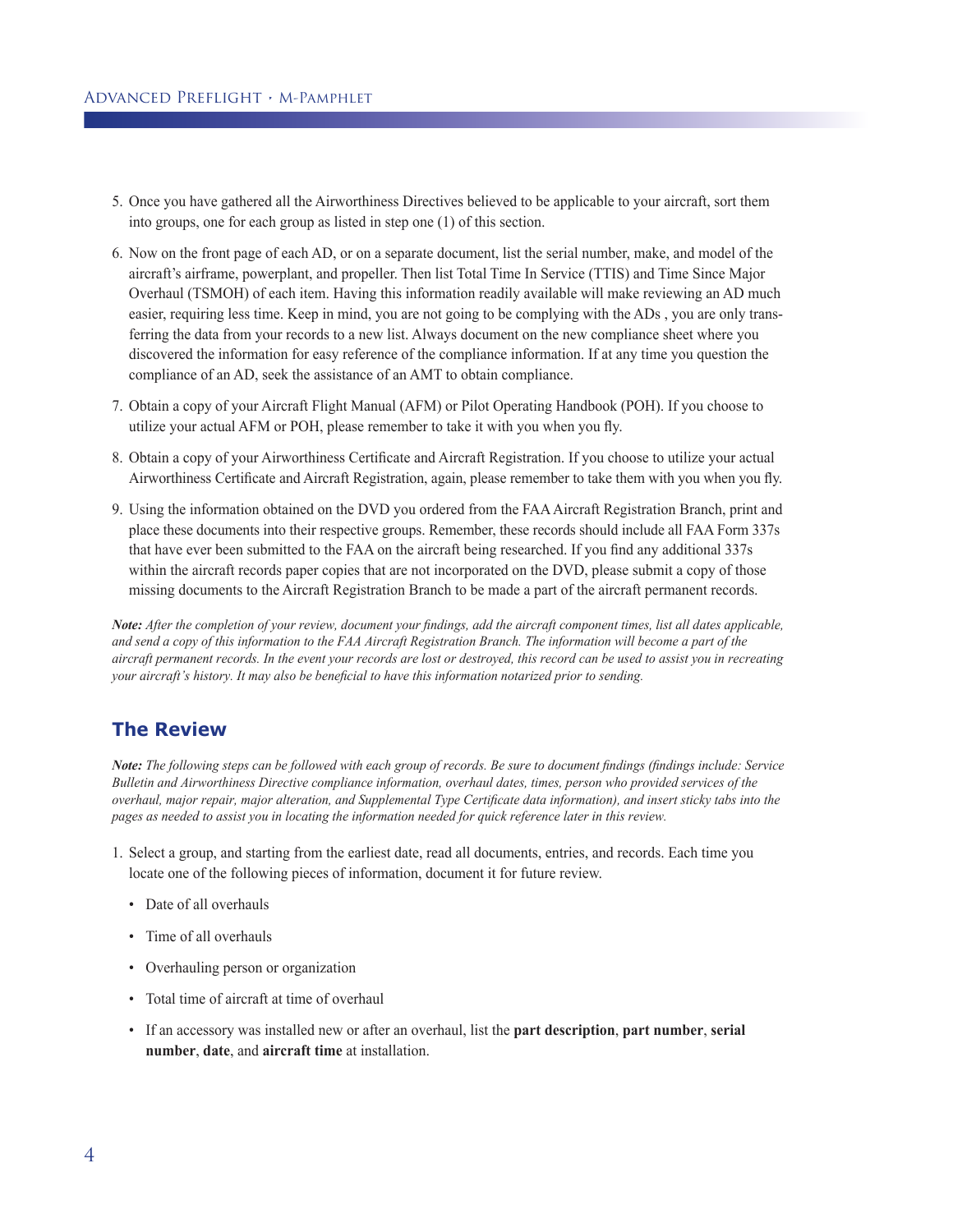## **Service Bulletin Compliance Dates, Times of Compliance, and Methods of Compliance**

As you continue through your review you will find most ADs follow shortly or years after a Service Bulletins issuance. Also you will notice most ADs require compliance with a Service Bulletin as the means of compliance with the AD. With this in mind, documenting this information as you process through your records will assist you with the AD compliance history of your aircraft.

*Note: Although the FAA does not require any Service Bulletin (SB) compliance mandatory unless the SB is incorporated into an AD, it is worth consideration. Because service information addresses concerns an aircraft or aircraft component manufacturer has discovered, it would be in the best interest of safety to consider compliance.*

- Airworthiness compliance dates, times of compliance, and methods of compliance. On all **one time** ADs, be sure to copy the name and certificate number of the person who complied with the AD. You will later be asked to transfer this information along with the above AD information to your new AD compliance sheet. Also review the AD to see what the compliance requirements were/are. Referring back to the Service Bulletin compliance information will assist you in determining compliance of the AD.
- Often, out-of-compliance ADs are overlooked for years because an accessory or component which was affected by an AD that was in compliance at the time of its replacement was replaced by an accessory or component the AD compliance had not been performed on. This is normally a one time AD which this occurs on, so is often never rechecked by the IA during future inspections. Your detailed review of the records capturing the information concerning components and accessories will help to detect any out-of-compliance issues with these items.

*Note: When you read record entries that state an AD was not applicable because of a previously complied with service bulletin, refer to the service bulletin and verify the compliance is valid. If the compliance is by part replacement or modification and is accessible to view, go to the aircraft and see if the item remains in compliance. If needed, have an Aviation Maintenance Technician (AMT) assist you with this task.*

#### **AD Compliance Sign-Offs**

During the review, look for the actual AD compliance record entries, not an entry that states PCW (Previously Complied With). PCW has also been known to mean "Partly Complied With." This is sometimes stated when an AD has various stages or time requirements for total compliance. If misinterpreted, a person may overlook AD compliance with the listed AD. If the AD states N/A (Not Applicable), document the reason given such as N/A by serial number, model number, date of installation, or overhaul. You may find because of part changes made after the AD was determined to be Not Applicable, now they apply.

*Note: AD compliance searches are often difficult. You may need to recruit the aid of an experienced A&P, Airframe and Powerplant mechanic (AMT) to assist. However, remember this is your review, do not accept anything less than seeing the actual compliance entry, and/or seeing with your own eyes, if externally mounted, the model or serial number on the component effected if this is the reason for an AD not being applicable. If you are in doubt, or can not find an AD compliance sign-off, then work with your AMT to inspect, and/or correct, and bring it into compliance.*

AD compliance is not only mandatory for the purpose of compliance. They address known unsafe conditions on aircraft that if left uncorrected will lead to undesirable outcomes. This is the very reason for the Federal Aviation Regulation requiring compliance with Airworthiness Directives.

*Note: 14 CFR 91 places the responsibility for AD compliance on the Pilot of an aircraft. Because of this, place yourself into the position of your AMT's Quality Assurance Inspector. Remember, AMTs work for you. You have the right to review your maintenance record entry prior to paying your maintenance bill. If the entry is insufficient, incomplete, or nonexistent, do not accept it. Demand a proper record entry be made. Holding an AMT to a higher standard is not wrong, it is expected.*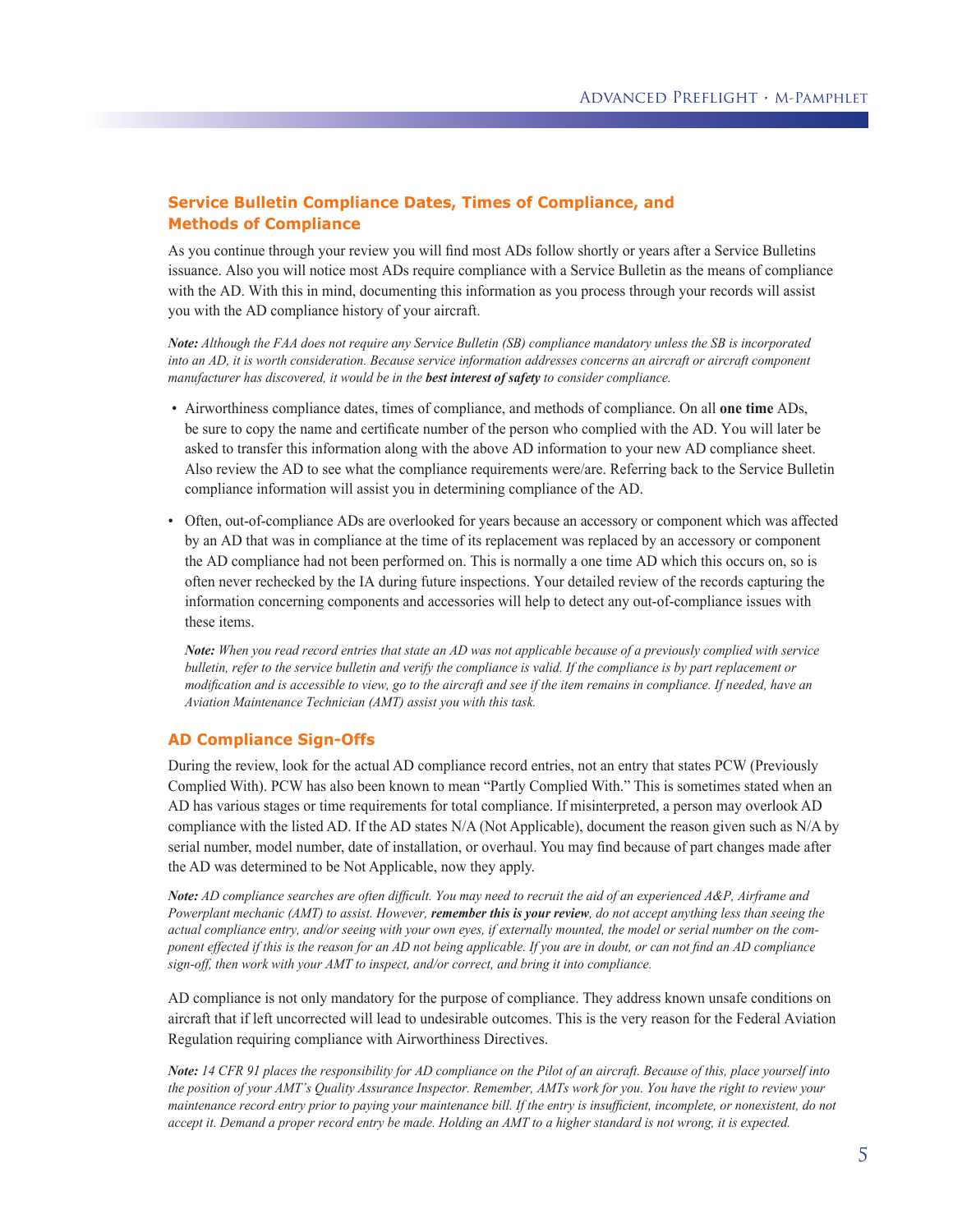#### **91.7 Civil Aircraft Airworthiness1**

- a. No person may operate a civil aircraft unless it is in an airworthy condition.
- b. The pilot in command of a civil aircraft is responsible for determining whether that aircraft is in condition for safe flight. The pilot in command shall discontinue the flight when unairworthy mechanical, electrical, or structural conditions occur.

#### **91.417 Maintenance Records2**

(a) (1) (v) The current status of applicable Airworthiness Directives (AD) and safety directives including, for each, the method of compliance, the AD or safety directive number and revision date. If the AD or safety directive involves recurring action, the time and date when the next action is required.

## **FAA Form 337 (Major Repair and Alterations)3**

*Note: 337 Forms are used by a person performing major repairs or major alterations on aircraft or aircraft components. Any major repair or alteration requires the person conducting the work to use data approved by the FAA. This data can be contained in, but not limited to the instructions of an Airworthiness Directive, Supplemental Type Certificate, engineering data, or field approval given by the FAA.*

- 1. As you discover record entries stating a major repair or alteration has been complied with, list the type of work performed and the date of approval for return to service.
- 2. Separate and match all of your form 337s with the information listed in step 1.
- 3. Any missing form 337s from your records should be contained on the DVD you received from Aircraft Records.
- 4. If you have entries of this type and no FAA form 337 in your records or on the FAA provided DVD to support the approval of the work performed, the work was never properly documented, and may have been performed inappropriately. This is placing you at a high risk of an accident caused by the failure of the unapproved work accomplished.
- 5. The exception to the information in step 4 is if the major repair was accomplished by an FAA 145 repair station certificate holder, they are permitted to use their company work order for documenting this work. If this is the case, you should find a copy of the work order listing the repair stations certificate number listing the work performed.
- 6. If work was accomplished as described in step 5, it would be in your best interest to contact the repair station and request any other documentation they may have involving the work they accomplished. This information may be of value if an AD is issued on work performed by that repair station, or the serial number of an internal component effected by the AD.
- 7. All major repair and major alteration work accomplished by an AMT is required to have an FAA form 337 completed by that AMT, and approved for return to service by an AMT whom also holds an Inspection Authorization (IA). 14 CFR Part 43, Appendix B also requires a copy of the form be given to the aircraft owner, and another sent to the FAA within 48 hours of completion.

<sup>1</sup> 14 CFR, 91.7.

<sup>2</sup> 14 CFR, 91.417.

<sup>3</sup> 14 CFR Part 43.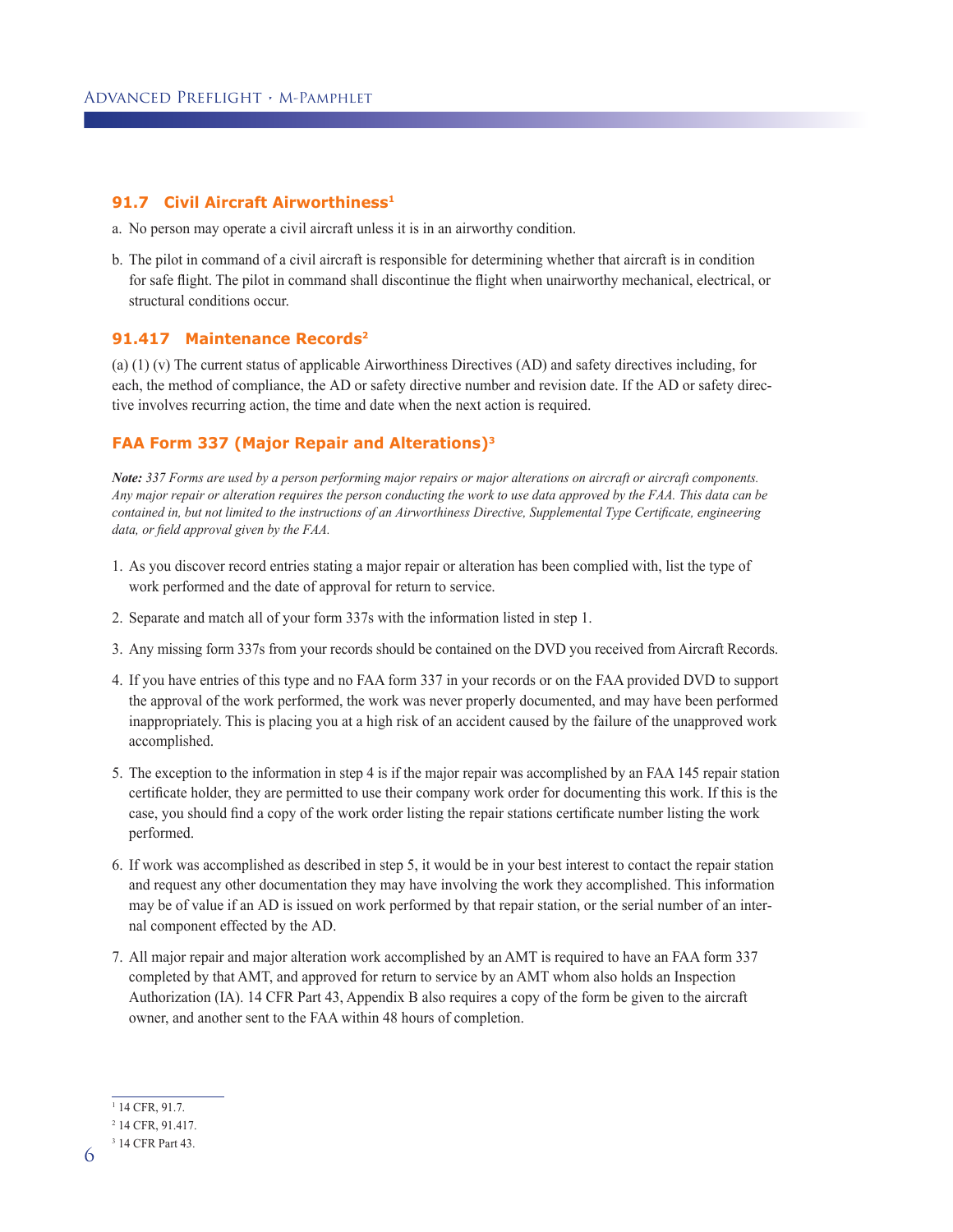## **Appendix B to Part 43—Recording of Major Repairs and Major Alterations4**

- (a) Except as provided in paragraphs (b), (c), and (d) of this appendix, each person performing a major repair or major alteration shall—
	- execute FAA Form 337 at least in duplicate;
	- give a signed copy of that form to the aircraft owner; and
	- forward a copy of that form to the FAA Aircraft Registration Branch in Oklahoma City, Oklahoma, within 48 hours after the aircraft, airframe, aircraft engine, propeller, or appliance is approved for return to service.

*Note: Paragraphs (b), (c), and (d) speak to the requirements of a repair station's recording of major repairs. This rule also states the repair station only has to keep a record of the repair for a period of two (2) years, and is not required to send a copy to the FAA for permanent recording. Therefore, it is in your best interest to contact the repair station as described in step 6 and request copies of all documentation applicable to the work performed.* 

This may include copies of all FAA form 8130s (Approval for Return to Service tags/forms). An example is a crankshaft installed in your engine at overhaul. If this part was inspected, machined, and a process in a repair station was flawed, an AD may be issued on all crankshafts overhauled or repaired by repair station X. If you could prove by your records that repair station X did not perform the listed process to your part, or your part was not applicable by serial number, an AMT would not be required to split your case to inspect for compliance. Following this step can save you unnecessary maintenance requirements and untold dollars.

8. During the review steps, be sure to list on a separate document in the order of discovery all information found. Examples would be a major repair or alteration, a reoccurring AD, or an applied STC on your aircraft discovered during the review. This information will be put to use in the next step of Advanced Preflight, "Developing Your Additional Items Checklist".

# **Developing Your Additional Items Checklist**

Referring to your list of discovered items you developed during your review containing the information on reoccurring ADs applicable to your aircraft, additional safety-related information you determined the need to inspect during the preflight (this information consists of additional safety data found in service information and FAA recommendations), any major repairs or alterations (this section includes any installed STC items), and all inspection times and types of inspections. This will include annual, 100-hour, and IFR test requirements if applicable to the aircraft.

- 1. Review your AFM or POH and assure all required operational information concerning installed or removed STC items is correct.
- 2. Record your tachometer and/or Hobbs times in order to begin tracking your next AD and inspection times. These times include any other timed inspection items like your cabin heater system be *added to the* **additional items checklist.**

<sup>4</sup> 14 CFR Part 43, Appendix B.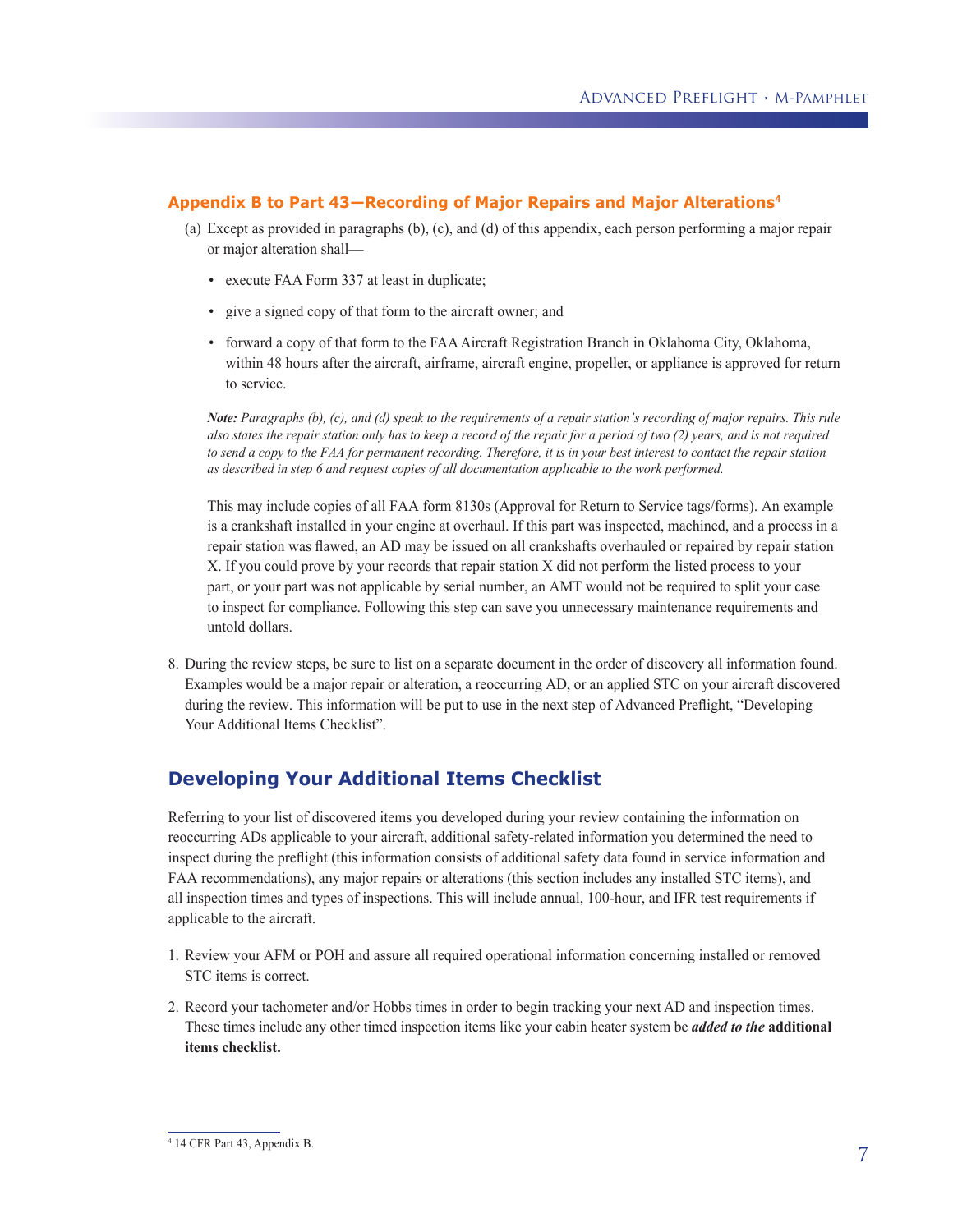- 3. Record the location and type of major repair or alteration complied with on the aircraft. During your preflight inspection, focus additional attention on this area of the aircraft. If you detect any abnormalities in the location of the work performed, bring it to the attention of an AMT prior to the flight.
- 4. Record the information regarding the item effected and the recommended inspection for any applicable ADs and additional service information you discovered can be visually seen during the preflight. Remember, you are not complying with the AD's instructions. You are only determining from a visual inspection point the item is not going to put you at risk during your flight. For some aircraft, it is as easy as lifting the rear seat, to assuring you have proper seat lock engagement, to adding the visual inspection of a known item susceptible to cracking.
- 5. Document all limitations involving additional installed equipment (an example would be how many vortex generators can be missing before the aircraft is rendered unairworthy).
- 6. Document any information permitting operations without installed equipment from your Type Certificate Data Sheet (TCDS), or print and keep in your possession a copy of the aircraft TCDS for reference. Some aircraft can be operated without normally installed equipment. This information may come in handy one day when you find yourself away from home with no parts available, but would like to continue your flight to your home airport. Also, familiarize yourself with the additional information on this topic from your POH or AFM.
- 7. Record a note reminding you to use your hands during the inspection to check for security of installation of the components you are inspecting.
- 8. Add inspection items to your additional items checklist on items you have added for your safety. These items may include over-water required items, fire extinguishing and other personal protective gear, flashlights, first aid kit, and survival equipment if applicable.

Inform everyone that is present during the performance of your preflight the importance of this inspection. Ask them to refrain from distracting you during this inspection. Inform them it is important for you to be able to focus your attention on the task at hand. Remember to use your eyes, hands, and ears during the preflight. If you discover by site, feel, or sound any abnormal items compared to previous preflight inspections, or if something just does not seem right, contact an AMT to assist in determining the cause for this discovery.

Adding the items above and any other items you determine to be of value to your preflight inspections will reduce your risk of an accident and therefore save your life and those of your passengers.

# **Additional Resources**

In addition to this pamphlet, there are Power Point presentations available in both standard and articulate from your local Airworthiness FAASTeam (FAA Safety Team) Program Manager for your use. You can also request to have your local FAASTeam assist you in conducting a seminar and/or a hands-on preflight clinic on this subject matter.

To locate your local FAASTeam Program Manager, go online to www.faasafety.gov and search the directory for the state you reside in.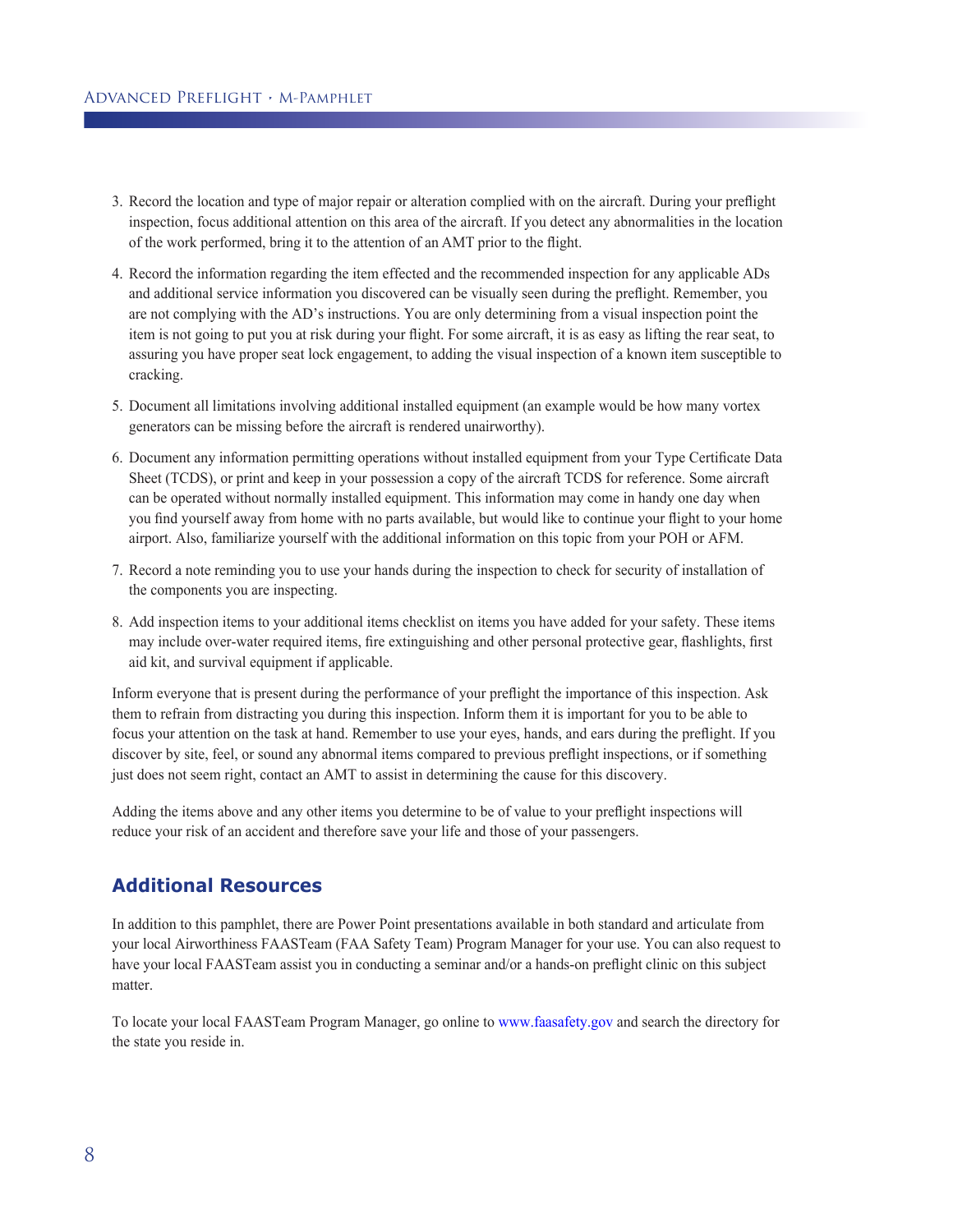### **Topics Include:**

- What you need to conduct a thorough aircraft record and maintenance history review **before starting the review**.
- How to conduct the review.
- What valuable knowledge from the review you should add to an additional items preflight checklist.
- What additional preflight inspection methods and techniques you can apply to the aircraft based upon additional items discovered during the review**.**
- How to conduct a more detailed preflight inspection.
- Obtaining a better understanding of the role and responsibilities of your Aviation Maintenance Technician (AMT), and how you can assist them as their maintenance quality assurance person**.**
- How to develop an additional items checklist.